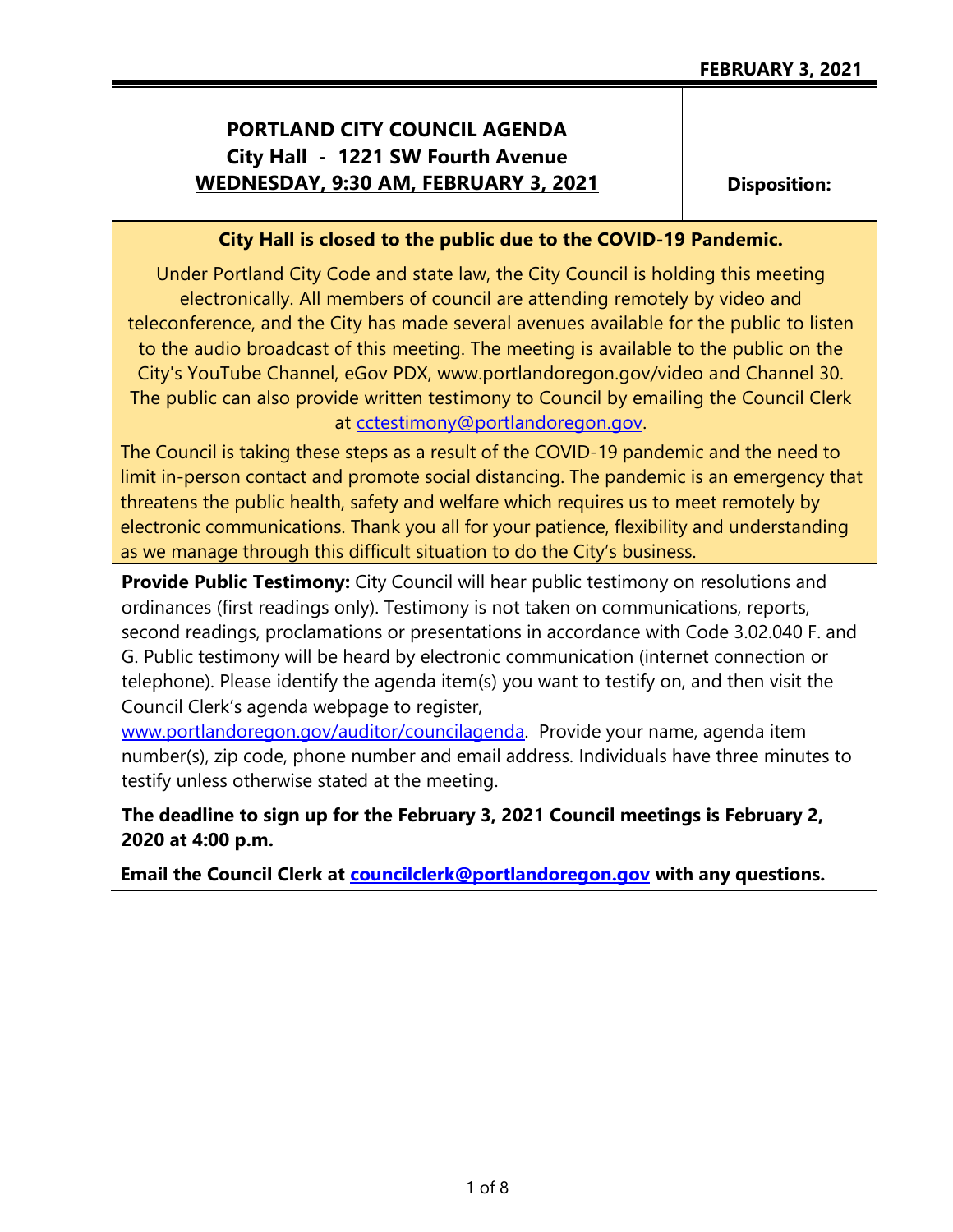### **TIMES CERTAIN**

The estimated total project cost is \$9,359,752. The funding blend (covering all project phases) is as follows: LID \$1.6 million; General Fund "Out of the Mud" allocation \$2 million; Transportation System Development Charges \$2 million; BES \$2.87 million and Parks \$847,172 (the Parks and BES portions are subject to further refinement). Funds for the project are budgeted in PBOT's FY 20-21 and FY 21-22 Requested Five Year CIP.

**65TIME CERTAIN: 9:45 AM –** Declare intent to initiate local improvement district formation proceedings to construct street, sidewalk, and stormwater improvements in the Errol Heights Local Improvement District (Resolution introduced by Commissioner Hardesty; C-10064) 30 minutes requested for Items 65-66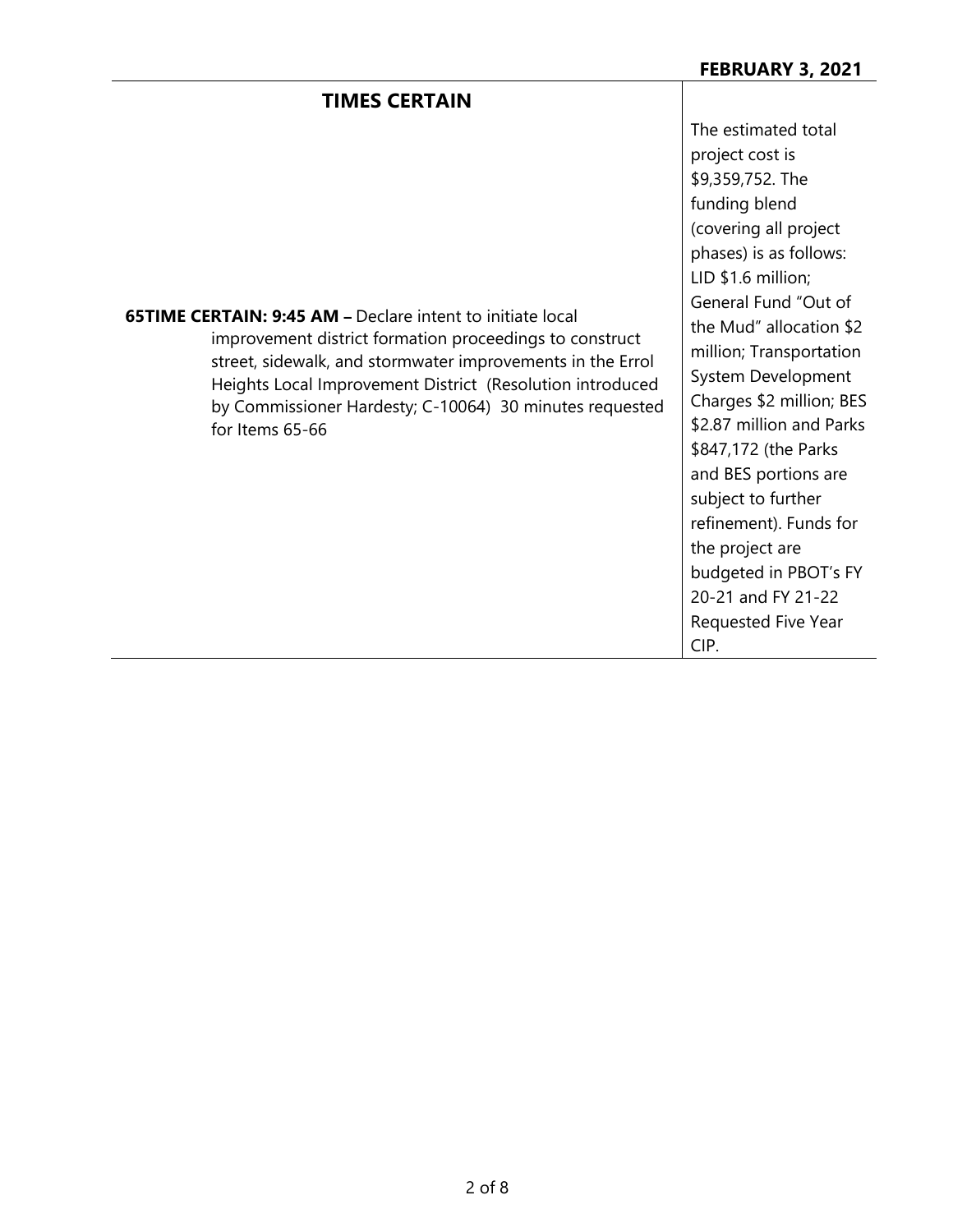| $*66$ | Authorize the Bureau of Transportation to acquire certain<br>temporary rights necessary for construction of the Errol<br>Heights Street and Local Improvement District through the<br>exercise of the City's Eminent Domain Authority (Ordinance<br>introduced by Commissioner Hardesty; C-10064) | Property values<br>associated with the<br>property acquisitions<br>have not yet been<br>quantified<br>since negotiations are<br>not completed;<br>however, a medium<br>confidence level<br>estimate for the right<br>of way phase has<br>been budgeted in the<br>Transportation<br>Operating Fund.<br><b>PBOT's FY 20-21</b><br><b>Revised Budget</b><br>includes \$1.196 million<br>in funds for the project,<br>a portion of which is<br>budgeted for acquiring<br>temporary rights for<br>the project. |
|-------|---------------------------------------------------------------------------------------------------------------------------------------------------------------------------------------------------------------------------------------------------------------------------------------------------|-----------------------------------------------------------------------------------------------------------------------------------------------------------------------------------------------------------------------------------------------------------------------------------------------------------------------------------------------------------------------------------------------------------------------------------------------------------------------------------------------------------|
|       | <b>CONSENT AGENDA - NO DISCUSSION</b>                                                                                                                                                                                                                                                             |                                                                                                                                                                                                                                                                                                                                                                                                                                                                                                           |
|       | <b>Mayor Ted Wheeler</b>                                                                                                                                                                                                                                                                          |                                                                                                                                                                                                                                                                                                                                                                                                                                                                                                           |
| 67    | Authorize Intergovernmental Agreement with Metro to<br>provide special appropriation operating support for<br>Portland'5 Centers for the Arts not to exceed \$1,600,000<br>(Second Reading Agenda 46; Ordinance introduced by<br>Mayor Wheeler and Commissioner Rubio)                            | Allocation of these<br>resources to support<br>Portland'5 was<br>approved by City<br>Council as part of the<br>FY 2020-21 Fall BMP,<br>and the resources are<br>available in the<br>current-year Special<br>Appropriations budget.                                                                                                                                                                                                                                                                        |
|       | <b>Bureau of Emergency Management</b>                                                                                                                                                                                                                                                             |                                                                                                                                                                                                                                                                                                                                                                                                                                                                                                           |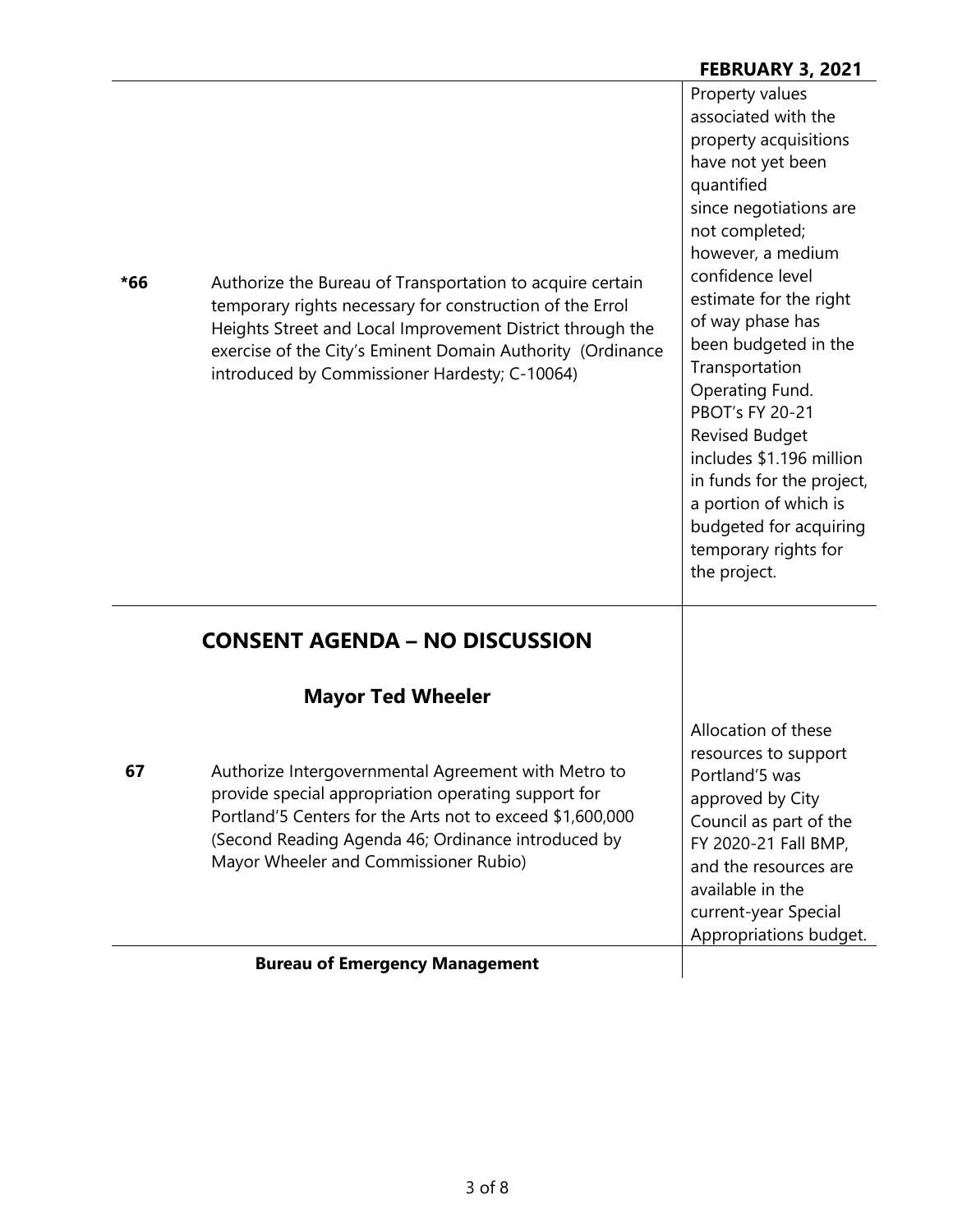| *68 | Accept the FY 2018 Federal Emergency Management Agency<br>Pre-Disaster Mitigation Grant in the amount of \$150,000<br>from the Oregon Department of Emergency Management to<br>update the City's Natural Hazard Mitigation Plan<br>(Ordinance) | <b>FEBRUARY 3, 2021</b><br>This action increases<br>the bureau's grant by<br>\$150,000 and will be<br>used to update the<br>City's Natural Hazard<br>Mitigation Plan;<br>currently within the<br>bureau's General Fund<br>Budget. With the                                                                                                                  |
|-----|------------------------------------------------------------------------------------------------------------------------------------------------------------------------------------------------------------------------------------------------|-------------------------------------------------------------------------------------------------------------------------------------------------------------------------------------------------------------------------------------------------------------------------------------------------------------------------------------------------------------|
|     |                                                                                                                                                                                                                                                | acceptance of this<br>grant requires a local<br>match of \$50,000.<br>PBEM will use existing<br>resources in its General<br>Fund budget to meet<br>this requirement.                                                                                                                                                                                        |
|     | <b>Office of Management and Finance</b>                                                                                                                                                                                                        |                                                                                                                                                                                                                                                                                                                                                             |
| 69  | Create a new non-represented classification of Government<br>Relations Specialist I and establish a compensation range for<br>this classification (Ordinance)                                                                                  | While there is no direct<br>fiscal impact to<br>creating this<br>classification, it is likely<br>to result in increased<br>personnel costs to the<br>Office of Government<br>Relations. The bureau<br>has accounted for this<br>cost in its FY 2021-22<br>Requested Budget and<br>has sufficient vacancy<br>savings in FY 2020-21<br>to cover any increase. |
| 70  | Approve a grant of \$150,000 to Travel Portland for a<br>winter/spring advertising campaign (Second Reading<br>Agenda 36)                                                                                                                      | This one-time<br>expenditure is funded<br>out of City's Spectator<br>Venues and Visitor<br>Activities Fund and<br>included in the FY 20-<br>21 Fall BMP Budget<br>ordinance.                                                                                                                                                                                |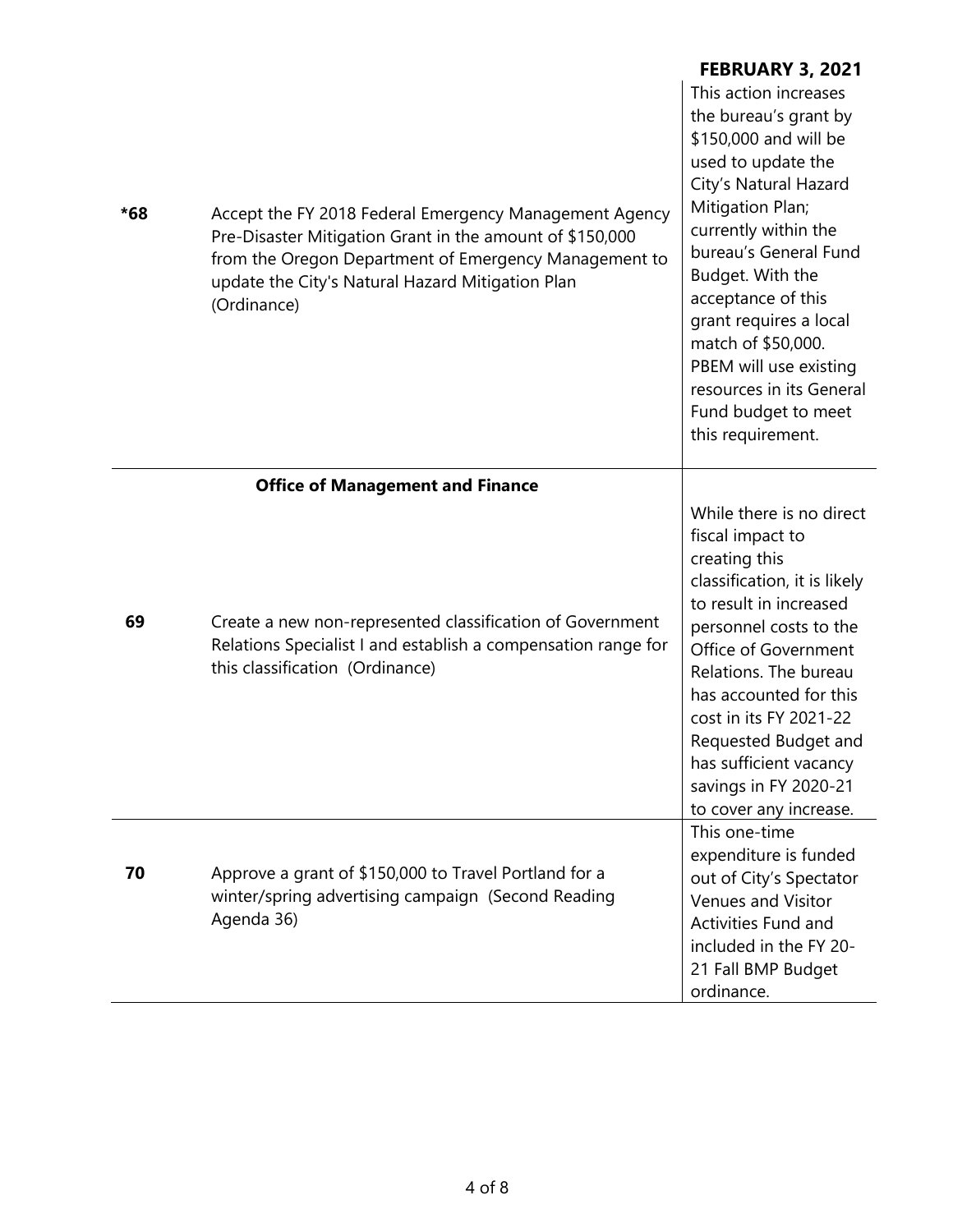#### **FEBRUARY 3, 2021**

| 71 | Authorize City donation to Metro of three unplayable surplus<br>pianos at City-owned Portland'5 venues for disposal<br>according to Metro's surplus property policy (Second<br>Reading Agenda 50)                                          | Based on expressed<br>repair costs, to repair<br>the three pianos would<br>be cost prohibitive, and<br>it is in the City's best<br>interest to donate the<br>unplayable pianos to<br>Metro for disposal<br>according to Metro's<br>surplus property policy.<br>If there are any<br>proceeds from the<br>disposal of the pianos,<br>Metro will place those<br>funds in the Portland'5<br>operating account to<br>be available for any<br>ongoing operating or<br>capital costs.                              |
|----|--------------------------------------------------------------------------------------------------------------------------------------------------------------------------------------------------------------------------------------------|-------------------------------------------------------------------------------------------------------------------------------------------------------------------------------------------------------------------------------------------------------------------------------------------------------------------------------------------------------------------------------------------------------------------------------------------------------------------------------------------------------------|
|    | <b>Commissioner Carmen Rubio</b>                                                                                                                                                                                                           |                                                                                                                                                                                                                                                                                                                                                                                                                                                                                                             |
|    | <b>Bureau of Planning and Sustainability</b>                                                                                                                                                                                               |                                                                                                                                                                                                                                                                                                                                                                                                                                                                                                             |
| 72 | Authorize an Intergovernmental Agreement with Metro for a<br>total amount of \$839,351 for the Annual Waste Reduction<br>Plan, Business Technical Assistance & Outreach, and Business<br>Food Waste Requirement (Second Reading Agenda 52) | The funding is<br>intended to support<br>Metro's work in the<br>following areas: Annual<br><b>Waste Reduction</b><br>Services for \$348,062;<br><b>Business Technical</b><br>Assistance & Outreach<br>for \$413,889; and<br><b>Business Food Waste</b><br>Requirement for<br>\$77,400. The funding<br>amount of \$838,674<br>was included in BPS'<br>FY20-21 Adopted<br>Budget, and the<br>remaining balance of<br>\$677 will be<br>appropriated in the<br>Spring BMP of 2021.No<br>City match is required. |
|    | <b>Commissioner Mingus Mapps</b>                                                                                                                                                                                                           |                                                                                                                                                                                                                                                                                                                                                                                                                                                                                                             |
|    | <b>Bureau of Environmental Services</b>                                                                                                                                                                                                    |                                                                                                                                                                                                                                                                                                                                                                                                                                                                                                             |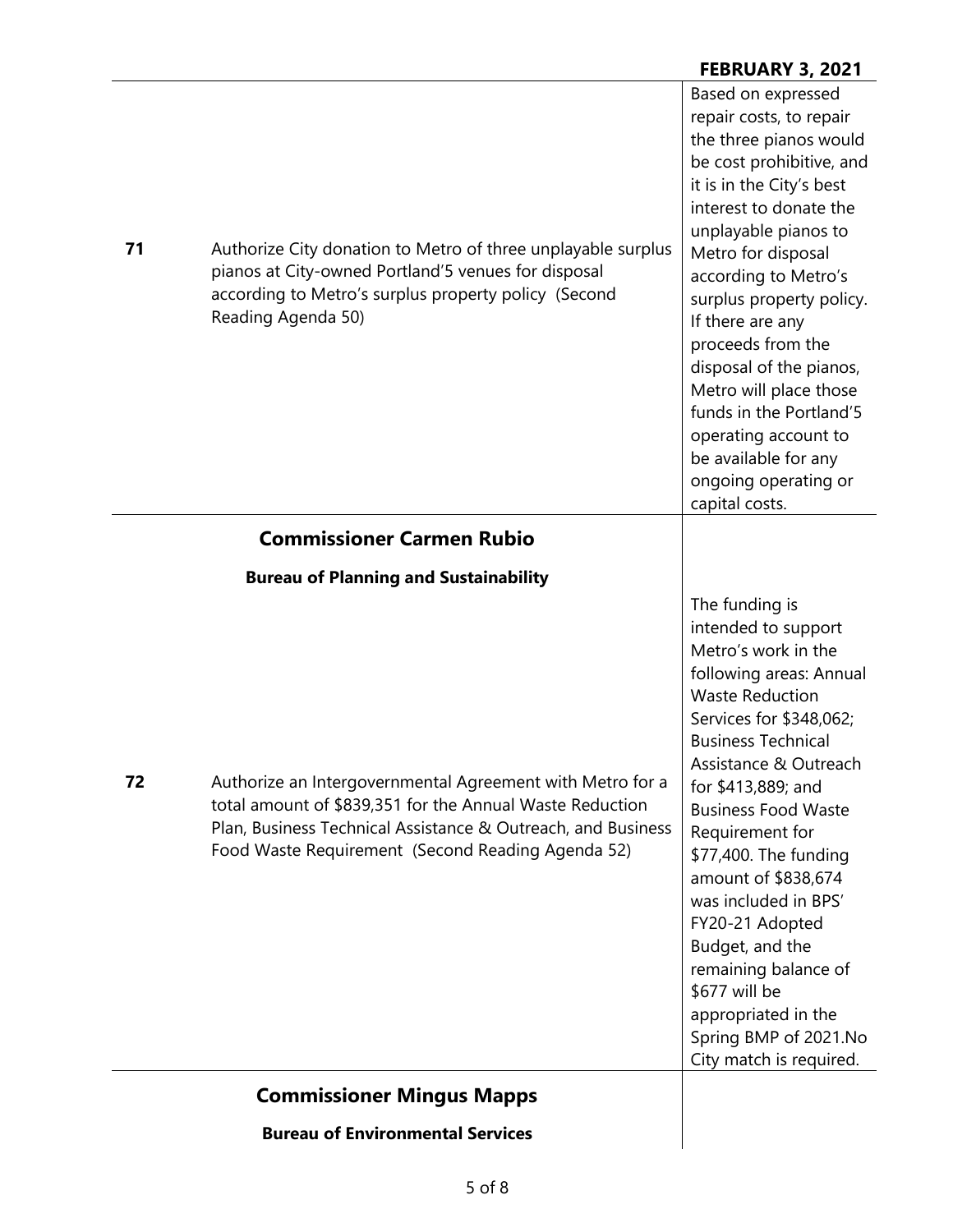| 73    | Authorize the Bureau of Environmental Services to transfer<br>up to \$166,250 to the Multnomah County Drainage District<br>#1, under an existing Intergovernmental Agreement, for<br>expenses related to a critical stormwater infrastructure<br>replacement project (Second Reading Agenda 54; Contract<br>No. 30003999)                                          | <b>FEBRUARY 3, 2021</b><br>The estimated cost of<br>BES's 12.1% portion of<br>the total project cost of<br>\$1.1 million is currently<br>estimated at \$133,000,<br>plus a 25%<br>contingency factor for<br>a total of \$166,250.<br>Funds are available in<br>the bureau's FY 2020-<br>21 budget in the Sewer<br><b>System Operating</b> |
|-------|--------------------------------------------------------------------------------------------------------------------------------------------------------------------------------------------------------------------------------------------------------------------------------------------------------------------------------------------------------------------|-------------------------------------------------------------------------------------------------------------------------------------------------------------------------------------------------------------------------------------------------------------------------------------------------------------------------------------------|
|       |                                                                                                                                                                                                                                                                                                                                                                    | Fund.                                                                                                                                                                                                                                                                                                                                     |
| $*74$ | <b>REGULAR AGENDA</b><br>Approve Revised Settlement Agreement in the matter of City<br>of Portland v. Monsanto et al. and authorize the process for<br>use of settlement funds (Ordinance introduced by Mayor<br>Wheeler and Commissioner Mapps) 15 minutes requested                                                                                              | See below.                                                                                                                                                                                                                                                                                                                                |
|       | <b>Commissioner Mingus Mapps</b>                                                                                                                                                                                                                                                                                                                                   |                                                                                                                                                                                                                                                                                                                                           |
| 75    | <b>Bureau of Environmental Services</b><br>Authorize a competitive solicitation and contract with the<br>lowest responsible bidder and provide payment for<br>construction of the Columbia Boulevard Wastewater<br>Treatment Plant Outfall Diffuser Improvements Project No.<br>E06923 for an estimated amount of \$5,500,000 (Second<br><b>Reading Agenda 59)</b> | The total cost for the<br>project is estimated at<br>\$7.1 million with \$5.5<br>million estimated for<br>construction. The level<br>of confidence for the<br>design estimate is<br>High. Funds will be<br>paid out of BES's FY<br>2020-21 and FY 2021-<br>22 budgets in the<br><b>Sewer System</b><br><b>Operating Fund.</b>             |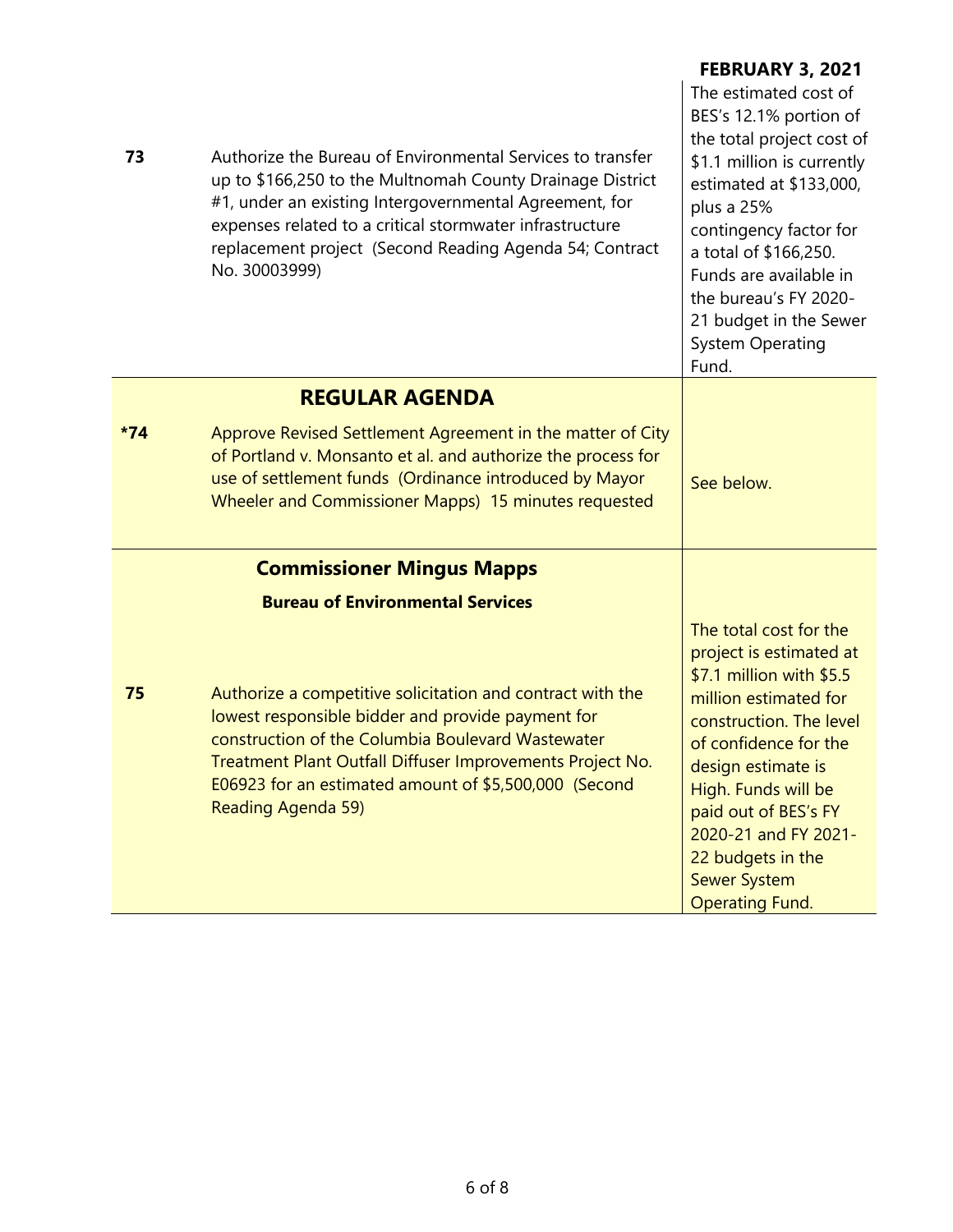|    |                                                                                                                                                                                                                                                                                                                             | <b>FEBRUARY 3, 2021</b>                                                                                                                                                                                                                                                                                                             |
|----|-----------------------------------------------------------------------------------------------------------------------------------------------------------------------------------------------------------------------------------------------------------------------------------------------------------------------------|-------------------------------------------------------------------------------------------------------------------------------------------------------------------------------------------------------------------------------------------------------------------------------------------------------------------------------------|
| 76 | Authorize a competitive solicitation and contract with the<br>lowest responsible bidder and provide payment for<br>construction of the Stark and Buckman East Reconstruction<br>and Green Street Project, No. E10216, for an estimated cost<br>of \$23,837,000 (Second Reading Agenda 60)                                   | The proposed project<br>estimate of \$23.8<br>million has been<br>assigned a high<br>confidence level.<br>Funds will be paid out<br>of BES's FY 2020-21, FY<br>2021-22, FY 2022-23<br>Maintenance and<br><b>Reliability CIP Sewer</b><br>Program budgets in<br>the Sewer System<br><b>Operating Fund.</b>                           |
| 77 | Authorize a competitive solicitation and contract with the<br>lowest responsible bidder and provide payment for<br>construction of the Columbia Boulevard Wastewater<br><b>Treatment Plant Headworks Screening Improvements Project</b><br>No. E10805 for an estimated amount of \$12 million (Second<br>Reading Agenda 61) | The total cost for the<br>project is estimated at<br>\$20 million with \$12<br>million estimated for<br>construction. The level<br>of confidence for the<br>design estimate is<br>High. Funds will be<br>paid out of BES's FY<br>2021-22, FY 2022-23,<br>and FY 2023-24<br>budgets in the Sewer<br><b>System Operating</b><br>Fund. |
| 78 | Authorize a competitive solicitation and contract with the<br>lowest responsive and responsible bidder and provide<br>payment for construction of the Ankeny Pump Station Odor<br>Treatment System Rehab Project No. E11093 for an<br>estimated amount of \$1,200,000 (Second Reading Agenda<br>62)                         | The total cost for the<br>project is estimated at<br>\$1,900,000 with<br>\$1,200,000 estimated<br>for construction.<br>The Project Estimate<br><b>Confidence Rating</b><br>Index is "High." Funds<br>will be paid out of<br>BES's FY 2020-21 and<br>FY 2021-22 budgets in<br>the Sewer System<br><b>Operating Fund.</b>             |

# **WEDNESDAY, 2:00 PM, FEBRUARY 3, 2020**